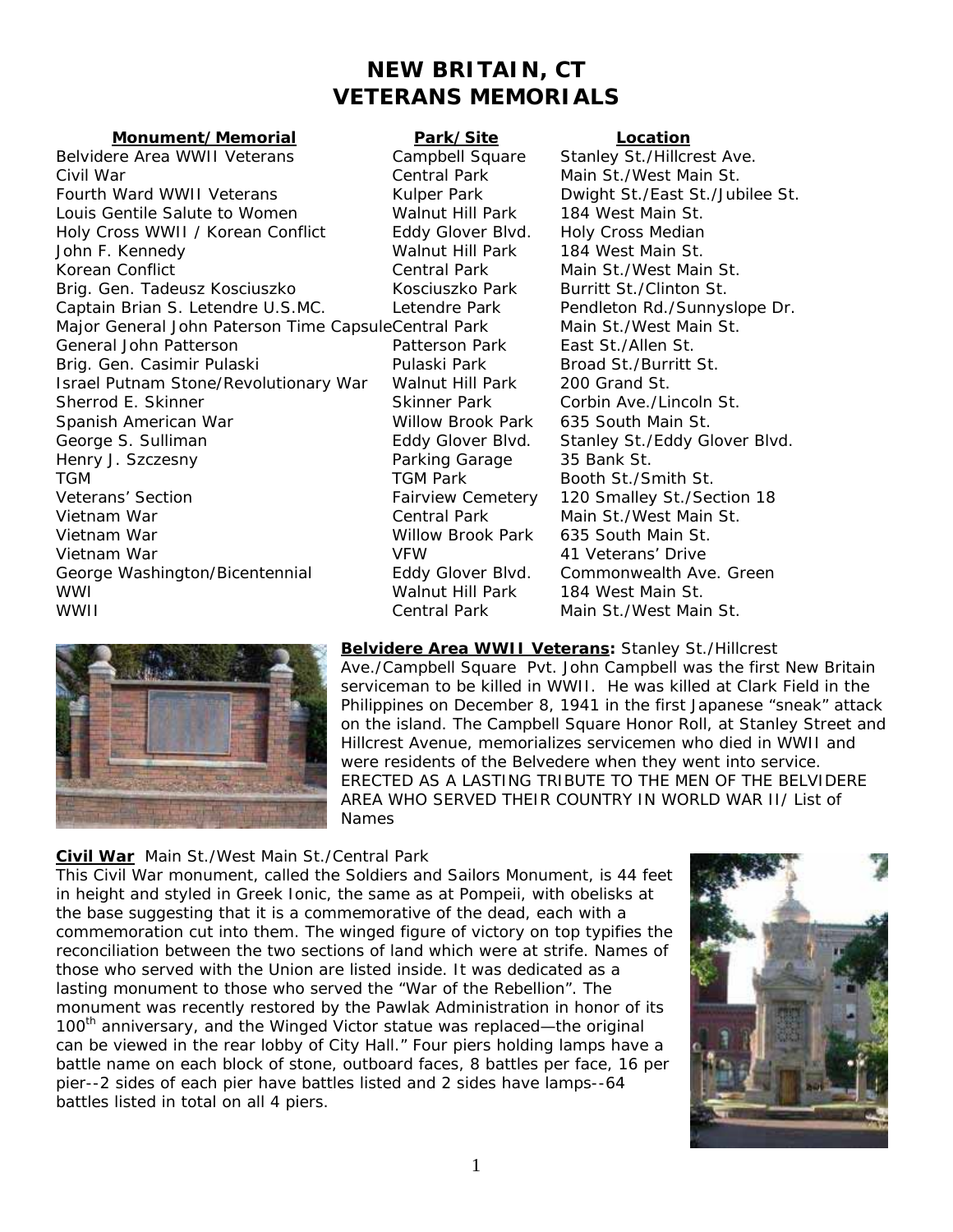**Fourth Ward WWII Veterans** Dwight St./East St./Jubilee St./Kulper Park This monument is in honor of 725 Veterans of the Fourth Ward who sacrificed their lives in WWII. The Park was officially named Kulper Park in tribute to Chief Warrant Officer Anthony Kulper, the first resident of the Fourth Ward who died in 1942 at the Fall of Corrigedor in the Philippine Islands.



**Louis Gentile Salute to Women** 184 West Main St.**/**Walnut Hill Park/In front of World War I Monument

This Memorial, honoring the women who supported their Veterans, was dedicated by Louis A. Gentile, Director of the City of New Britain's Veterans' Service Center for 13 years, a member of the U.S. Marine Reserve in World War II, and a writer of a nuclear defense plan for New Britain. It was inspired by his wife and other courageous women who supported their Veterans.

**Holy Cross WWII / Korean Conflict** Eddy Glover Boulevard/Holy Cross Median Dedicated to veterans from Holy Cross Parish who served in the defense of our country during the Second World War 1941 – 1945 and the Korean Conflict 1950 – 1953.

### **John F. Kennedy** 184 West Main St./Walnut Hill Park

This Monument is dedicated to John Fitzgerald Kennedy, the 35<sup>th</sup> President of the United States, who was assassinated in Dallas, Texas, on November 22, 1963. While a Lieutenant in the Navy in 1943, his PT boat (patrol torpedo boat

called PT-109) was rammed and sunk by a Japanese destroyer and Kennedy, despite serious injuries, led the survivors to safety. Two of his twelve men were killed but the others managed to jump off the boat and cling to a piece of the boat that was afloat. He led them to an island that was several miles away and natives on the island went for help for them. When he returned home, Kennedy was awarded the Navy and Marine Corps Medal for his leadership and courage.



**Korean Conflict** Main St./West Main St./Central Park This Memorial is in memory of all of the servicemen who gave their lives in the Korean Conflict.

**Brig. Gen. Tadeusz Kosciuszko** Burritt St./Clinton St./Kosciuszko Park BORN 1746 DIED 1817 BRIGADIER GENERAL TADEUSZ KOSCIUSZKO BORN IN POLAND 1746, FOUGHT IN REVOLUTIONARY WAR "ENGINEERS" AT SARATOGA, N.Y., CHARLESTOWN, YORKTOWN. ERECTED FORTIFICATIONS AT WEST POINT. COLONEL AND ADJUTANT TO GEORGE WASHINGTON CONGRESS, IN 1783, FOR HIS SERVICES, MADE HIM A BRIGADIER GENERAL AND EXTENDED HIM FULL

CITIZENSHIP OF THE UNITED STATES. "FREEDOM SHRIEKED WHEN KOSCIUSZKO DIED."

## **Captain Brian S. Letendre U.S.MC.**

Pendleton Rd./Sunnyslope Dr./Letendre Park (RIGHT) This Memorial was dedicated in honor of Capt. Brian S. Letendre, who was killed in action 10 days before his 28<sup>th</sup> birthday while conducting combat operations against enemy forces in Al Anbar Province, Iraq on May 3, 2006. The highlight of the ceremony included Captain Letendre's 4 year-old son, Dillon, placing his hands into wet concrete at the

base of the new monument to preserve the memory of a fallen soldier so loved by so many.

**Major General John Paterson Time Capsule** Main St./West Main St./Central Park\_MAJ. GEN. JOHN PATERSON BICENTENNIAL TIME CAPSULE FOR THE TRICENTENNIAL NEW BRITAIN, CT 1776-1976-2076

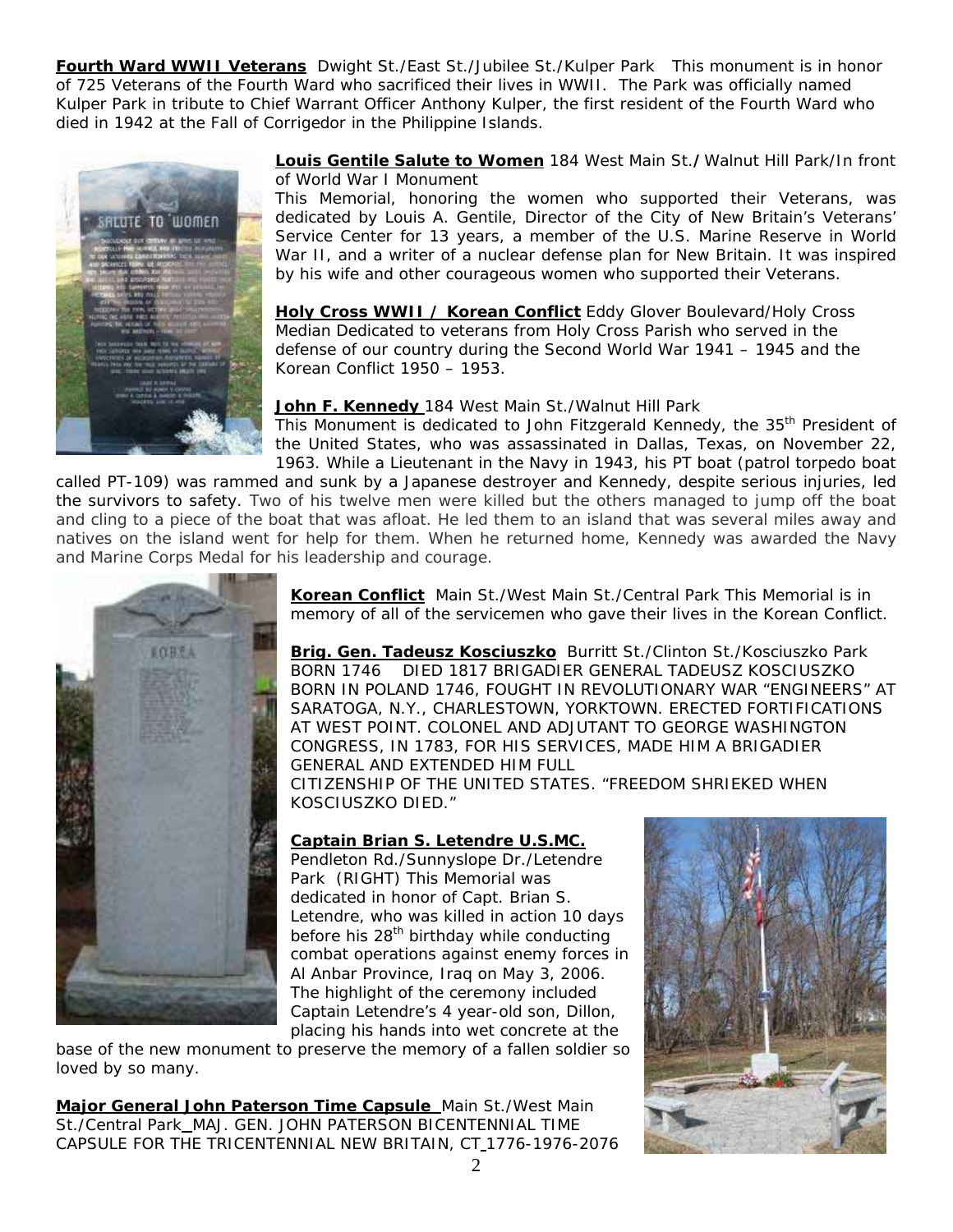### **General John Patterson** East St./Allen St./Patterson Park



In 1957, the General John J. Patterson Memorial was recognized as the official Revolutionary War Memorial of New Britain. General John Patterson was born in New Britain but served with the Continental Army from Boston. He took part in the Battle of Crown Point and Ticonderoga, and shortly after joined General Washington's forces at the crossing of the Delaware and the defeat of the Hessians at Trenton. His father served in the French and Indian War (between 1756-1763).

#### **Brig. Gen. Casimir Pulaski** Broad

St./Burritt St./Pulaski Park

Georgia, in trying to retake the City from the British and was wounded and died two days later aboard the American ship *Wasp.* This monument honors Brig. General Casimir Pulaski who was born in Poland, fought in many European battles as well as the American Revolution, and provided the American colonists with their first true legion on horseback, giving him the title of "Father of Our Calvary." He arrived in Boston in July of 1777, served next to George Washington, and Congress promoted him to the rank of Brigadier General in command of cavalry on September 15, 1977. In May of 1778, Pulaski began to form an independent cavalry unit that would be known as the Pulaski Legion, which helped defend Charleston, South Carolina against the British. In the fall of 1779, the Pulaski Legion joined other troops in Savannah,



**Israel Putnam Stone/Revolutionary War** 184 West Main St./Walnut Hill Park in Loop/Behind Darius Miller Music Shell GENERAL ISRAEL PUTNAM MEMORIAL, INSCRIPTION READS, "THIS ROCK, CANNO N AND TREE ERECTED BY 3<sup>RD</sup> COMPANY, PUTNAM-PHALANX-DEDICATED TO MAJOR GENERAL ISRAEL PUTNAM OF 1776." PLACED ON THIS SITE ON OR ABOUT JULY 4, 1876 TO COMMEMORATE OUR NATION'S 100TH BIRTHDAY.

#### **Sherrod E. Skinner** Corbin Ave./Lincoln St./Monroe St./Skinner Park

This Memorial, fountain, and flagpole honor Second Lieutenant Sherrod Emerson Skinner, Jr., of Battery F, 2<sup>nd</sup> Battalion of the United States Marine Corps Reserve, who was killed in action three days before his  $23<sup>rd</sup>$  birthday in the Korean Conflict on Oct. 26, 1952, when he heroically threw himself on a live hand grenade to protect his men. He and his twin brother, David C. Skinner, had joined the Maine Corps Reserve together. The Congressional Medal of Honor was awarded to him in July 1953 after his death. He was the 35<sup>th</sup> Marine to be awarded the Nation's highest decoration since the start of the Korean War. He is buried in Arlington National Cemetery in January 1953.



#### **Spanish American War** 635 South Main St./Willow Brook Park

Alderman W.H. Judd, Chairman of the Common Council said "The monument, alt hough in the form of a lighthouse, is still designed as a monument, and the committee selected this type of memorial because under the shadows of the Morro Castle light, the Maine was sunk, an act which aroused the whole country and caused the declaration of war by congress. We believe the bridge built in connection with the memorial will be used by thousands of people and as they cross the bridge they will be reminded of the days of '98 and of the valor and the patriotism of the boys who volunteered to help an oppressed people. As the years go by and a new generation comes, as they cross this bridge and are reminded of the days of '98, they will ask why the Spanish-American War was fought."

New Britain VOLUNTEERS IN THE SP. AM., PHILIPPINE INSURRECTION AND CHINA RELIEF EXPEDITION APRIL 21, 1898 – JULY 4, 1902

## **George S. Sulliman** Stanley St./Eddy Glover Blvd.

Dedicated to Marine Lieut. George S. Sulliman and other Belvidere youths. He was killed in combat in Korea on April 24 at the age of 24 while fighting with the  $1<sup>st</sup>$  Marine Division. The dead Marine's brother, Sergeant Samuel Sulliman, returned from Korea to escort the body of his brother from San Francisco to